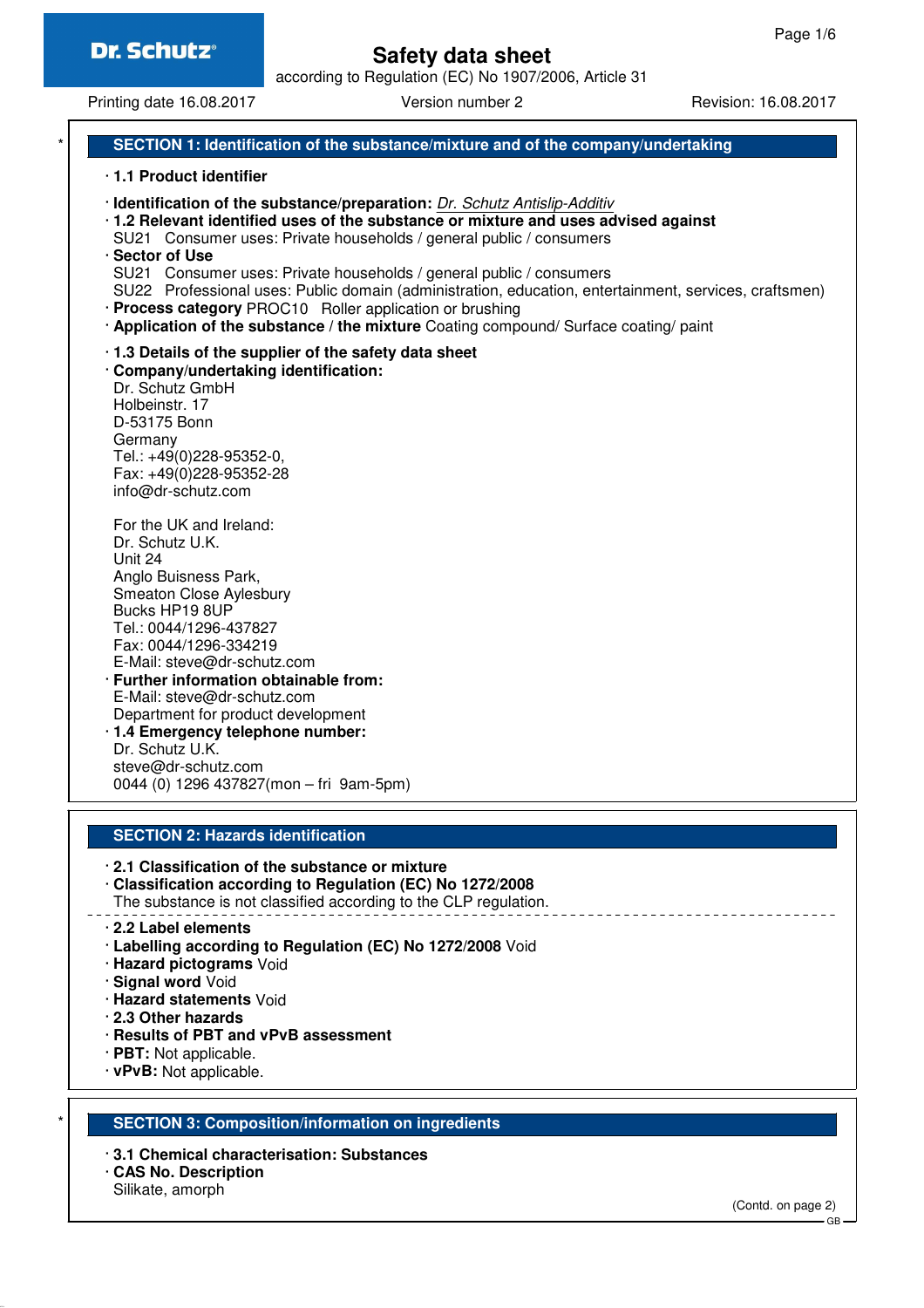# **Dr. Schutz®**

# **Safety data sheet**

according to Regulation (EC) No 1907/2006, Article 31

Printing date 16.08.2017 **Version number 2** Revision: 16.08.2017

**Identification of the substance/preparation:** Dr. Schutz Antislip-Additiv

· **Identification number(s)** No further relevant information available.

(Contd. of page 1)

# **SECTION 4: First aid measures**

## · **4.1 Description of first aid measures**

· **General information:** Immediately remove any clothing soiled by the product.

No special measures required.

- · **After inhalation:** No special measures required.
- · **After skin contact:** Generally the product does not irritate the skin.
- · **After eye contact:**
- Rinse opened eye for several minutes under running water. If symptoms persist, consult a doctor.
- · **After swallowing:** Rinse out mouth and then drink plenty of water.
- · **4.2 Most important symptoms and effects, both acute and delayed** No further relevant information available.
- · **4.3 Indication of any immediate medical attention and special treatment needed** No further relevant information available.

## **SECTION 5: Firefighting measures**

- · **5.1 Extinguishing media**
- · **Suitable extinguishing agents:** Use fire extinguishing methods suitable to surrounding conditions.
- · **For safety reasons unsuitable extinguishing agents:** Not applicable.
- · **5.2 Special hazards arising from the substance or mixture** No further relevant information available.
- · **5.3 Advice for firefighters**
- · **Protective equipment:** No special measures required.
- · **Additional information**

Dispose of fire debris and contaminated fire fighting water in accordance with official regulations.

## **SECTION 6: Accidental release measures**

· **6.1 Personal precautions, protective equipment and emergency procedures** Not required.

- · **6.2 Environmental precautions:** No special measures required.
- · **6.3 Methods and material for containment and cleaning up:**

Absorb with liquid-binding material (sand, diatomite, acid binders, universal binders, sawdust).

- · **6.4 Reference to other sections**
- See Section 7 for information on safe handling.

See Section 8 for information on personal protection equipment.

See Section 13 for disposal information.

## **SECTION 7: Handling and storage**

#### · **7.1 Precautions for safe handling**

Follow instructions on the label and in the Technical Product Information Sheet. No special measures required.

· **Information about fire - and explosion protection:** No special measures required.

- · **7.2 Conditions for safe storage, including any incompatibilities**
- · **Storage:**
- · **Requirements to be met by storerooms and receptacles:** No special requirements.
- · **Information about storage in one common storage facility:** Not required.
- · **Further information about storage conditions:** Store receptacle in a well ventilated area.

(Contd. on page 3) GB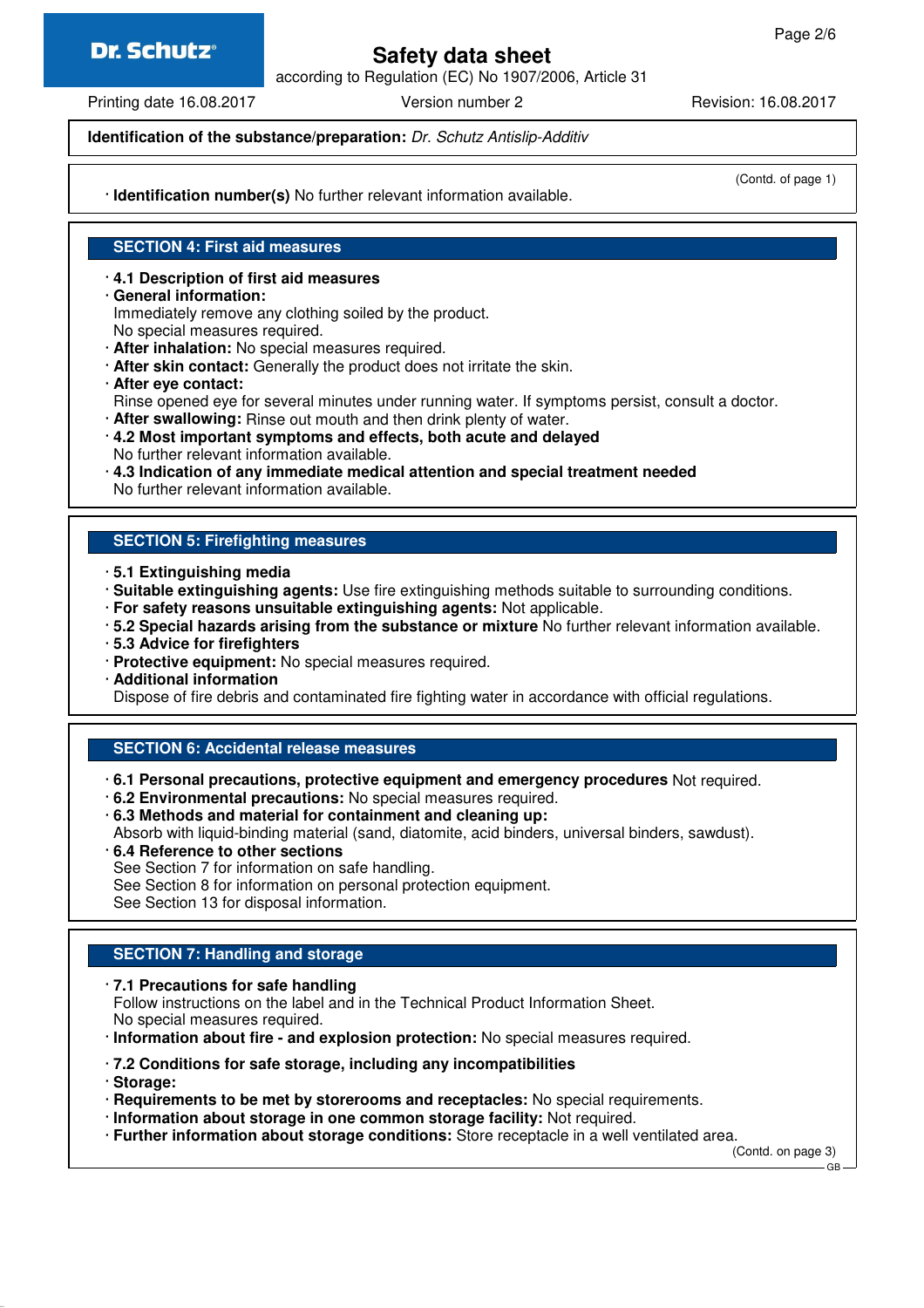# **Dr. Schutz®**

# **Safety data sheet**

according to Regulation (EC) No 1907/2006, Article 31

Printing date 16.08.2017 **Version number 2** Revision: 16.08.2017

**Identification of the substance/preparation:** Dr. Schutz Antislip-Additiv

(Contd. of page 2)

· **7.3 Specific end use(s)** No further relevant information available.

## **SECTION 8: Exposure controls/personal protection**

· **Additional information about design of technical facilities:** No further data; see item 7.

### · **8.1 Control parameters**

- · **Exposure limit values:** Not required.
- · **DNELs** No further relevant information available.
- · **PNECs** No further relevant information available.
- · **Additional information:** The lists valid during the making were used as basis.
- · **8.2 Exposure controls**
- · **Occupational exposure controls:**
- · **General protective and hygienic measures:**

The usual precautionary measures are to be adhered to when handling chemicals.

- · **Respiratory protection:** Not required.
- · **Protection of hands:**

The glove material has to be impermeable and resistant to the product/ the substance/ the preparation. Due to missing tests no recommendation to the glove material can be given for the product/ the preparation/ the chemical mixture.

Selection of the glove material on consideration of the penetration times, rates of diffusion and the degradation

· **Material of gloves**

The selection of the suitable gloves does not only depend on the material, but also on further marks of quality and varies from manufacturer to manufacturer.

· **Penetration time of glove material**

The exact break trough time has to be found out by the manufacturer of the protective gloves and has to be observed.

- · **Eye protection:** Not required.
- · **Body protection:**
- Not required.

Light weight protective clothing

| <b>SECTION 9: Physical and chemical properties</b>                                       |                           |                    |  |
|------------------------------------------------------------------------------------------|---------------------------|--------------------|--|
| .9.1 Information on basic physical and chemical properties<br><b>General Information</b> |                           |                    |  |
| · Appearance:                                                                            |                           |                    |  |
| Form:                                                                                    | Like powder               |                    |  |
| Colour:                                                                                  | Whitish                   |                    |  |
| · Odour:                                                                                 | Odourless                 |                    |  |
| Odour threshold:                                                                         | Not determined.           |                    |  |
| · pH-value:                                                                              | Not applicable.           |                    |  |
| Change in condition                                                                      |                           |                    |  |
| <b>Melting point/freezing point:</b>                                                     | 730°C                     |                    |  |
| Initial boiling point and boiling range: Undetermined.                                   |                           |                    |  |
| · Flash point:                                                                           | Not applicable.           |                    |  |
| · Flammability (solid, gas):                                                             | Product is not flammable. |                    |  |
| · Decomposition temperature:                                                             | Not determined.           |                    |  |
| · Auto-ignition temperature:                                                             | Not determined.           |                    |  |
|                                                                                          |                           | (Contd. on page 4) |  |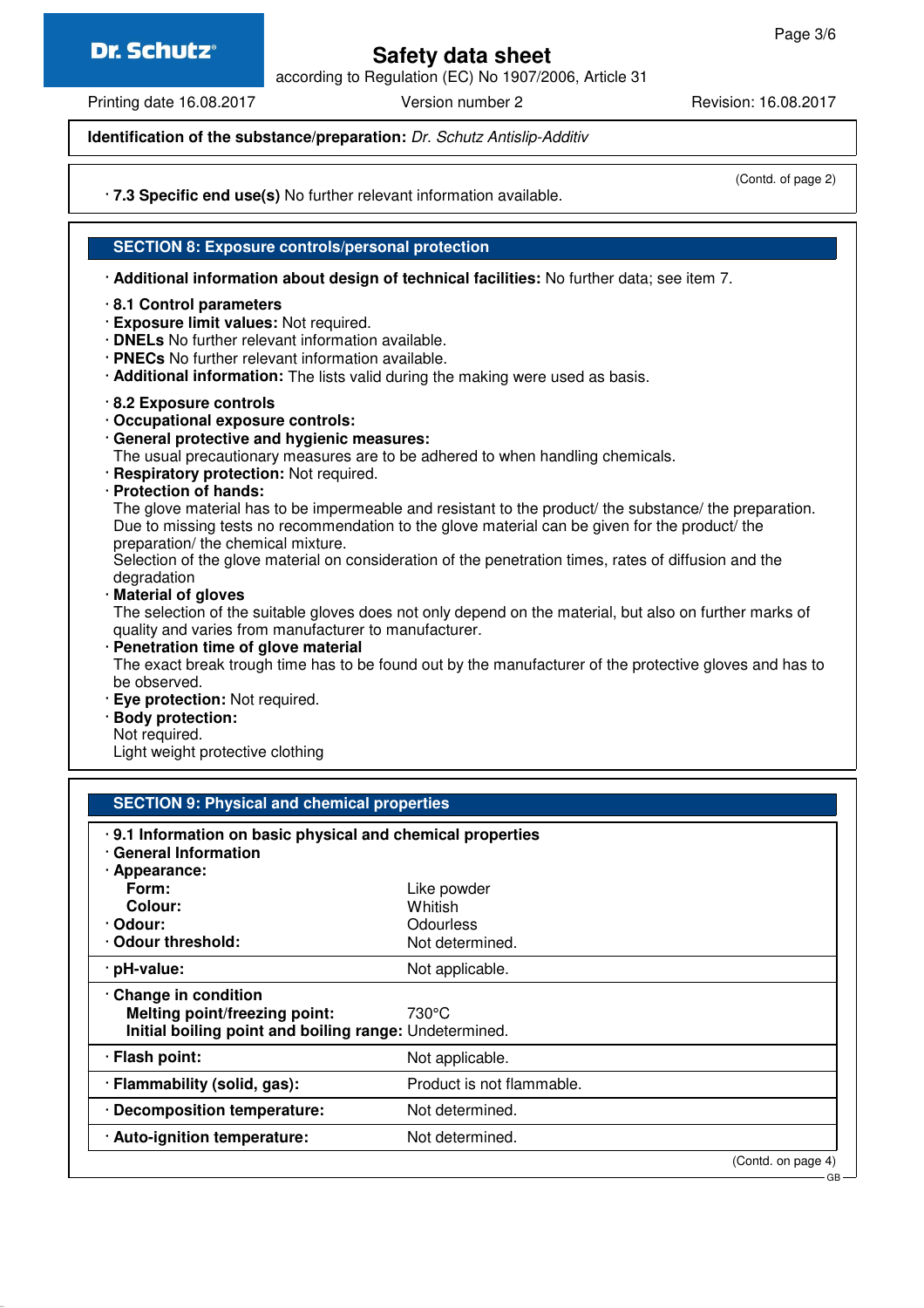according to Regulation (EC) No 1907/2006, Article 31

Printing date 16.08.2017 Version number 2 Revision: 16.08.2017

## **Identification of the substance/preparation:** Dr. Schutz Antislip-Additiv

|                                           |                                               | (Contd. of page 3) |
|-------------------------------------------|-----------------------------------------------|--------------------|
| · Explosive properties:                   | Product does not present an explosion hazard. |                    |
| <b>Explosion limits:</b>                  |                                               |                    |
| Lower:                                    | Not determined.                               |                    |
| Upper:                                    | Not determined.                               |                    |
| · Vapour pressure:                        | Not applicable.                               |                    |
| <b>⋅Density at 20°C:</b>                  | $2.5$ g/cm <sup>3</sup>                       |                    |
| · Relative density                        | Not determined.                               |                    |
| · Vapour density                          | Not applicable.                               |                    |
| · Evaporation rate                        | Not applicable.                               |                    |
| · Solubility in / Miscibility with        |                                               |                    |
| water:                                    | Insoluble.                                    |                    |
| · Partition coefficient: n-octanol/water: | Not determined.                               |                    |
| · Viscosity:                              |                                               |                    |
| Dynamic:                                  | Not applicable.                               |                    |
| <b>Kinematic:</b>                         | Not applicable.                               |                    |
| .9.2 Other information                    | No further relevant information available.    |                    |

## **SECTION 10: Stability and reactivity**

- · **10.1 Reactivity** see section "Possibility of hazardous reactions".
- · **10.2 Chemical stability** No information available.
- · **Conditions to avoid:** No decomposition if used according to specifications.
- · **10.3 Possibility of hazardous reactions** No dangerous reactions known.
- · **10.4 Conditions to avoid** No further relevant information available.
- · **10.5 Incompatible materials:** No further relevant information available.
- · **10.6 Hazardous decomposition products:** No dangerous decomposition products known.

# **SECTION 11: Toxicological information**

- · **11.1 Information on toxicological effects**
- · **Acute toxicity** Based on available data, the classification criteria are not met.
- · **Primary irritant effect:**
- · **Skin corrosion/irritation** Based on available data, the classification criteria are not met.
- · **Serious eye damage/irritation** Based on available data, the classification criteria are not met.
- · **Respiratory or skin sensitisation** Based on available data, the classification criteria are not met.
- · **CMR effects (carcinogenity, mutagenicity and toxicity for reproduction)**
- · **Germ cell mutagenicity** Based on available data, the classification criteria are not met.
- · **Carcinogenicity** Based on available data, the classification criteria are not met.
- · **Reproductive toxicity** Based on available data, the classification criteria are not met.
- · **STOT-single exposure** Based on available data, the classification criteria are not met.
- · **STOT-repeated exposure** Based on available data, the classification criteria are not met.
- · **Aspiration hazard** Based on available data, the classification criteria are not met.

## **SECTION 12: Ecological information**

- · **12.1 Toxicity**
- · **Aquatic toxicity:** No further relevant information available.
- · **12.2 Persistence and degradability** No further relevant information available.
- · **12.3 Bioaccumulative potential** No further relevant information available.

(Contd. on page 5)

GB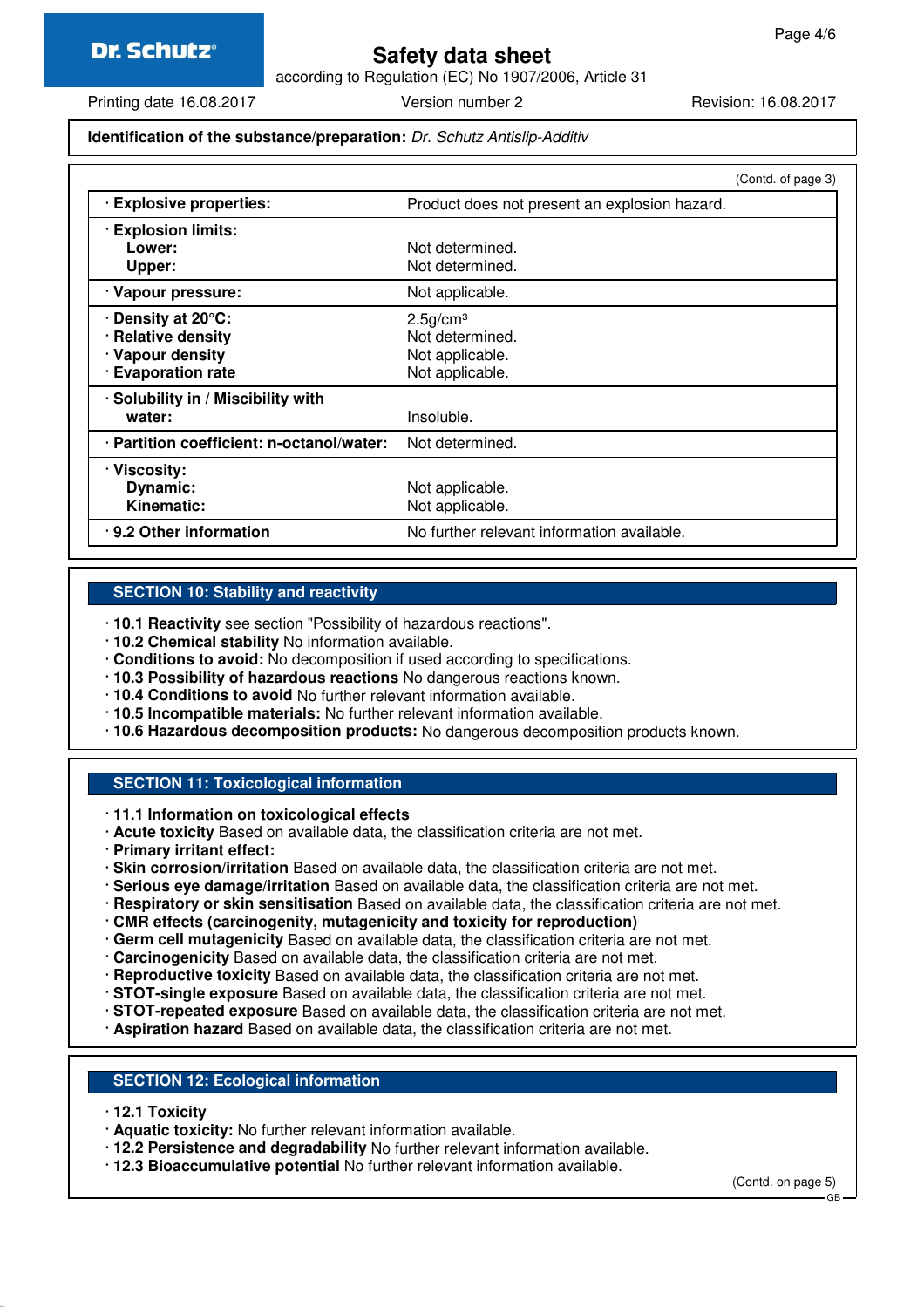

according to Regulation (EC) No 1907/2006, Article 31

Printing date 16.08.2017 **Version number 2** Revision: 16.08.2017

**Identification of the substance/preparation:** Dr. Schutz Antislip-Additiv

(Contd. of page 4)

- · **12.4 Mobility in soil** No further relevant information available.
- · **Additional ecological information:**
- · **General notes:** Generally not hazardous for water
- · **12.5 Results of PBT and vPvB assessment**

· **PBT:** Not applicable.

· **vPvB:** Not applicable.

· **12.6 Other adverse effects** No further relevant information available.

**SECTION 13: Disposal considerations** 

· **13.1 Waste treatment methods** Disposal must be made according to official regulations.

· **Recommendation** Smaller quantities can be disposed of with household waste.

· **European waste catalogue**

08 01 12 waste paint and varnish other than those mentioned in 08 01 11

· **Uncleaned packaging:**

· **Recommendation:** Disposal must be made according to official regulations.

| <b>SECTION 14: Transport information</b>                                            |                 |
|-------------------------------------------------------------------------------------|-----------------|
| ⋅14.1 UN-Number<br>· ADR, ADN, IMDG, IATA                                           | Void            |
| $\cdot$ 14.2 UN proper shipping name<br>· ADR, ADN, IMDG, IATA                      | Void            |
| · 14.3 Transport hazard class(es)                                                   |                 |
| · ADR, ADN, IMDG, IATA<br>· Class                                                   | Void            |
| · 14.4 Packing group<br>· ADR, IMDG, IATA                                           | Void            |
| .14.5 Environmental hazards:<br>· Marine pollutant:                                 | No.             |
| · 14.6 Special precautions for user                                                 | Not applicable. |
| · 14.7 Transport in bulk according to Annex II of<br><b>Marpol and the IBC Code</b> | Not applicable. |
| · UN "Model Regulation":                                                            | Void            |

# **SECTION 15: Regulatory information**

· **15.1 Safety, health and environmental regulations/legislation specific for the substance or mixture**

· **Directive 2012/18/EU**

· **Named dangerous substances - ANNEX I** Substance is not listed.

· **15.2 Chemical safety assessment:** A Chemical Safety Assessment has not been carried out.

## **SECTION 16: Other information**

This information is based on our present knowledge. However, this shall not constitute a guarantee for any specific product features and shall not establish a legally valid contractual relationship.

GB